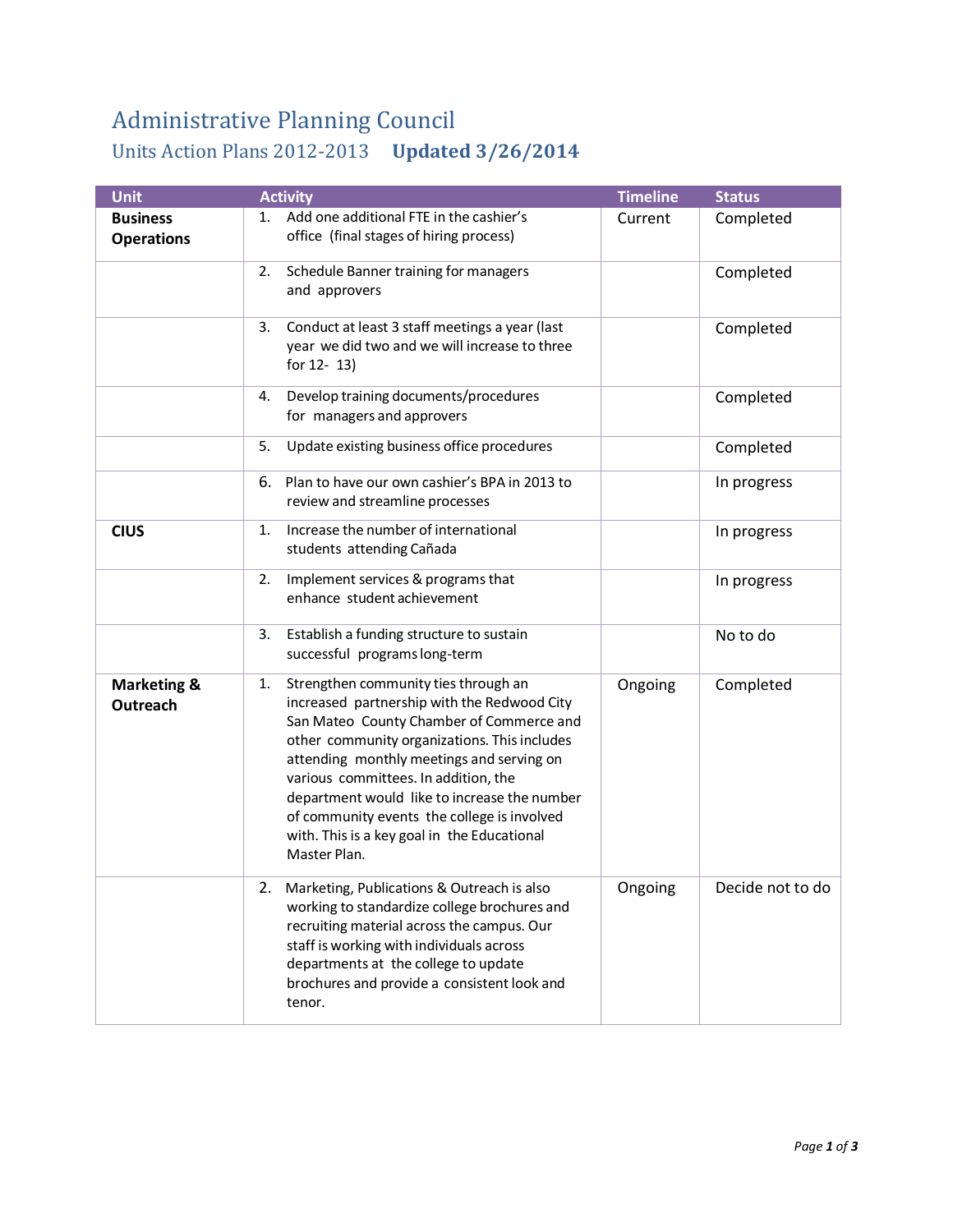| <b>Unit</b>                                                            | <b>Activity</b>                                                                                                                                                                                                                                                                                                                                                                                                                                                                                                                                                                        | <b>Timeline</b> | <b>Status</b> |
|------------------------------------------------------------------------|----------------------------------------------------------------------------------------------------------------------------------------------------------------------------------------------------------------------------------------------------------------------------------------------------------------------------------------------------------------------------------------------------------------------------------------------------------------------------------------------------------------------------------------------------------------------------------------|-----------------|---------------|
| Planning,<br><b>Research &amp;</b><br><b>Student</b><br><b>Success</b> | To support senior leadership by providing on-<br>1.<br>going information, data and other evidence to<br>support college's strategic goals in response to<br>on-going needs - and to developing a<br>reference and tracking mechanism that will<br>allow college cabinet and other leaders to<br>accurately track college plans, strategies and<br>decision derived from data/evidence and<br>monitor performance. This tool/mechanism<br>will allow the institution to properly "close<br>the loop" on planning decisions and better<br>evaluate the effectiveness of those decisions. | Ongoing         | Completed     |
|                                                                        | 2. To develop a research request infrastructure to<br>help the office better monitor, manage and<br>prioritize the multiple research and data<br>requests brought to the office of PRSS.                                                                                                                                                                                                                                                                                                                                                                                               | Ongoing         | In progress   |
| <b>VPSS</b>                                                            | Conduct monthly student services division<br>1.<br>meetings.                                                                                                                                                                                                                                                                                                                                                                                                                                                                                                                           | Ongoing         | Completed     |
|                                                                        | Create an annual report on the<br>2.<br><b>Educational Master Plan.</b>                                                                                                                                                                                                                                                                                                                                                                                                                                                                                                                | Annual          | Draft         |
|                                                                        | Draft revised policies and procedures<br>3.<br>with timelines for review at the three<br>colleges.                                                                                                                                                                                                                                                                                                                                                                                                                                                                                     | Current         | Completed     |
|                                                                        | Conduct monthly SSPC meetings<br>4.                                                                                                                                                                                                                                                                                                                                                                                                                                                                                                                                                    | Ongoing         | Completed     |
|                                                                        | Serve as the lead for the district Financial Aid<br>5.<br>BPA activities.                                                                                                                                                                                                                                                                                                                                                                                                                                                                                                              | Ongoing         | Completed     |
|                                                                        | 6.<br>Draft the Participatory Governance Manual.                                                                                                                                                                                                                                                                                                                                                                                                                                                                                                                                       | Current         | Completed     |
|                                                                        | Attend meetings at the college and district-wide<br>7.<br>related to student services.                                                                                                                                                                                                                                                                                                                                                                                                                                                                                                 | Ongoing         | Completed     |
|                                                                        | Participate in the efforts to draft the<br>8.<br>accreditation self-evaluation.                                                                                                                                                                                                                                                                                                                                                                                                                                                                                                        | Current         | Completed     |
|                                                                        | Serve as a member of the<br>9.<br>President's Cabinet                                                                                                                                                                                                                                                                                                                                                                                                                                                                                                                                  | Ongoing         | Completed     |
|                                                                        | 10. Provide support for the development of new<br>student support programs.                                                                                                                                                                                                                                                                                                                                                                                                                                                                                                            | Ongoing         | Completed     |